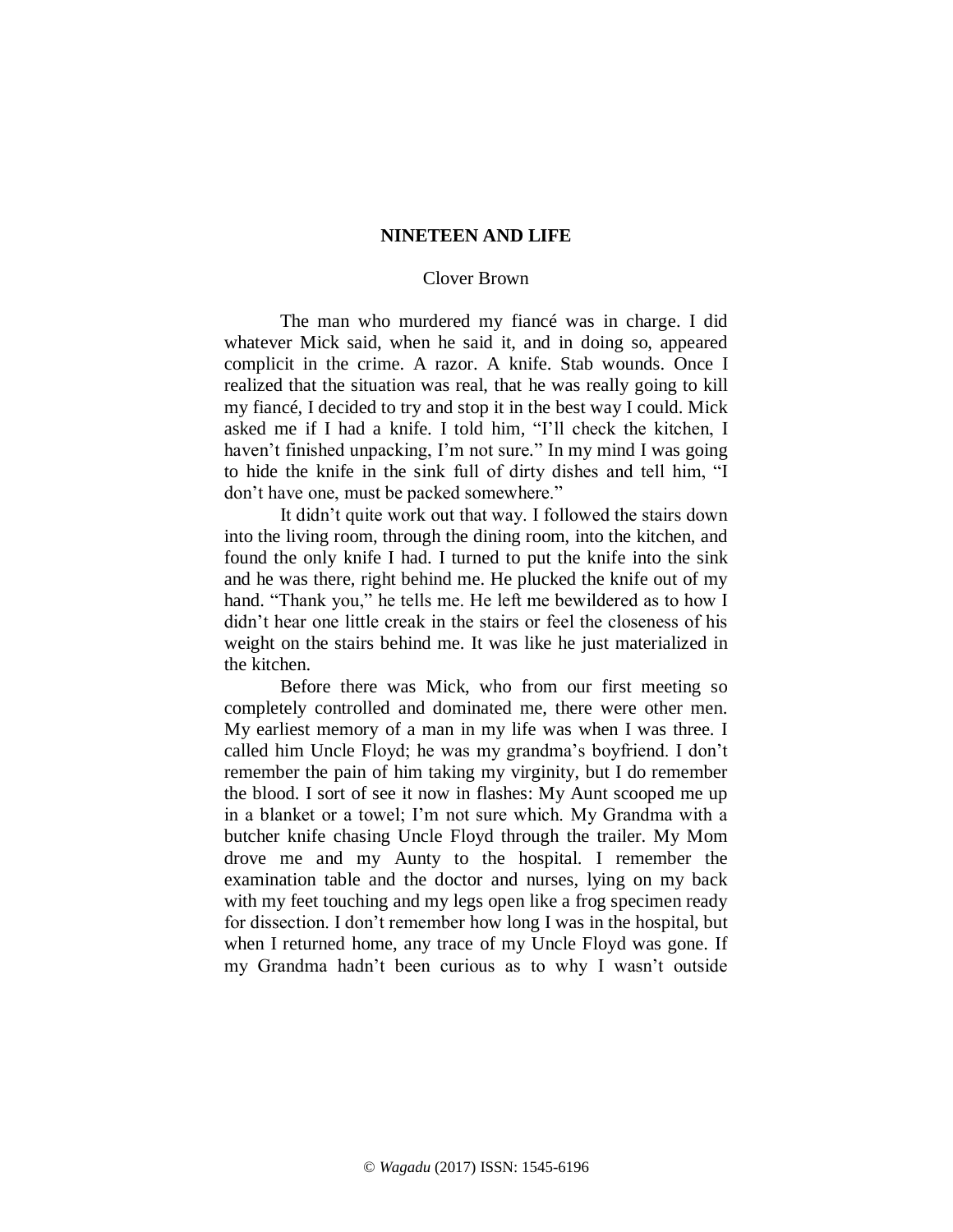playing in my usual spot, Uncle Floyd may have gotten away with what he had done to me.

About two years later my Aunty's boyfriend took me to a park. In the backseat of his car he put his mouth on my privates. When I started breathing hard, he realized he was getting a reaction out of me, so he stopped and told me that he wanted me to do the same to him. He told me it would taste like sugar water, but I knew better. I knew that that's where his pee came from, so I said, "no, I don't want to." I could tell he was mad, but he didn't force me. Instead, he drove me to this house. When we got out of the car I followed him up to the front porch. The whole time I could feel how upset he was. He wasn't exactly mean to me, but he didn't go out of his way to make me feel wanted or included. I could hear a dog barking inside, but I couldn't see it, and I was afraid to follow him. As the screen door closed behind him, he asked me if I was coming in. I shook my head no. "Then you can stay here," he told me. He was inside that house for quite a while, but when he came back he seemed to be in a better mood.

We got back into the car, and he started to drive me home. While in the car he told me I couldn't tell my Aunty what happened, "it would make her jealous*."* When we got home, he carried me inside. While I was still on his hip, with my arms around his neck, I looked at my Aunty and told her, "I'm Miguel's girlfriend now."

Immediately I could see my Aunt's eyes widen in anger and hear her suck in her breath. She yelled at him, "Put her down!" When he did, she started swinging. He ducked and backed out the screen door with my Aunty right at him. She beat him so bad that when she was finished he had a cut over one eye, his nose all bloody and clothes torn and hanging from him. I was crying, screaming out the door, "Stop, don't hurt him*.*" My Grandma kept ahold of me so I couldn't go outside. When my Aunt was finished she put Miguel into his car, and he drove off. After that day, any trace of Miguel in our home was gone.

As I've said, before there was Mick there were other men who controlled and dominated me. When I was twelve and in a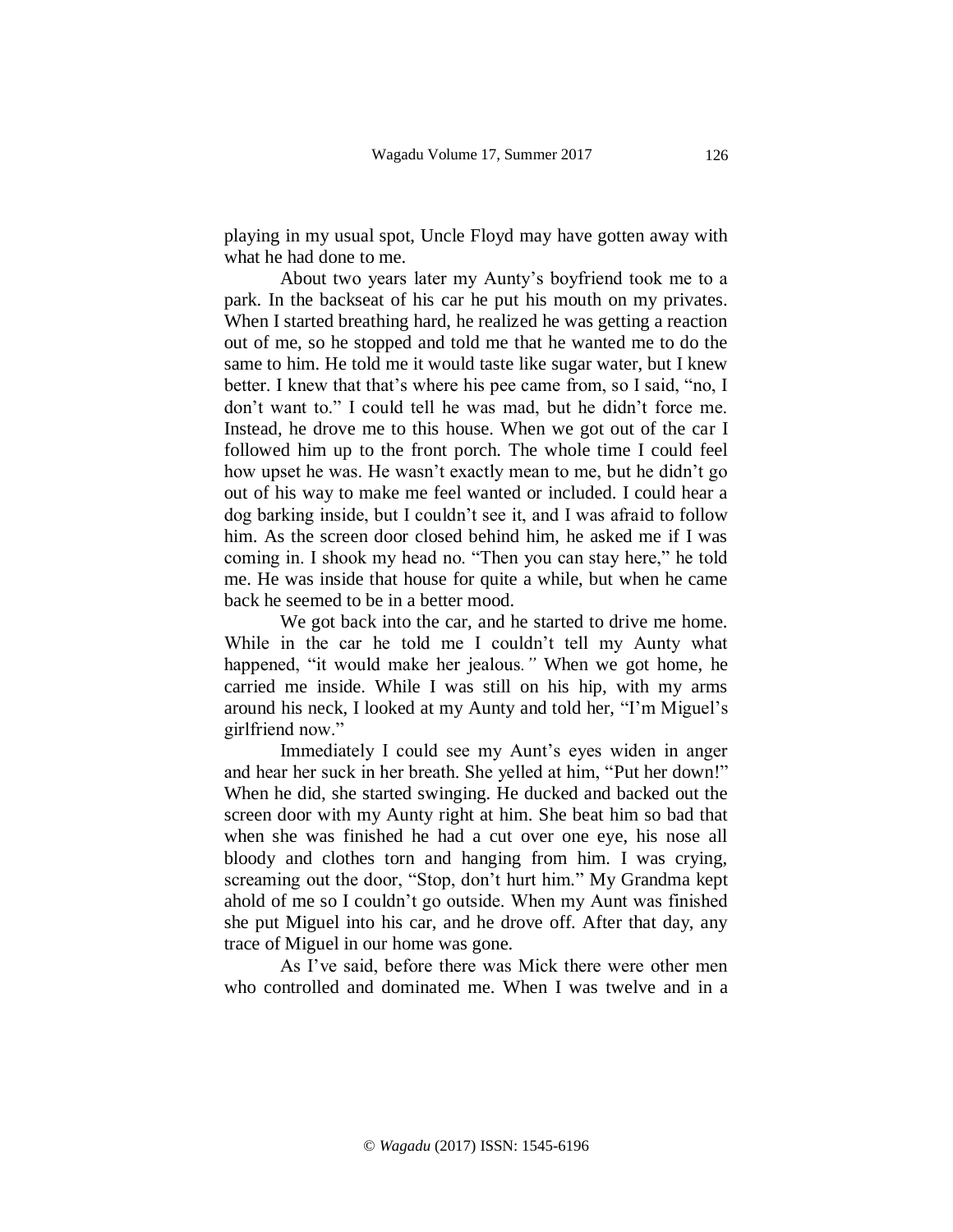psychiatric ward for a suicide attempt, the doctor in charge started sexually penetrating me after hearing my stories of abuse. When I refused to be sexual, he put me in straightjacket with my bottoms off and threw me in the "quiet room," which was a padded cell with a hole in the floor to use the bathroom.

When I was good and did what Dr. Barker wanted me to do, I got rewarded with extra gym time and sometimes home visits, but only if I performed exceptionally well. I was in the psych ward for my thirteenth birthday, and Dr. Barker had the kitchen make my favorite dessert, raspberry cheesecake. I knew, though, that I would have to be really nice to him during our next session since he went out of his way to give me such a nice present. I was in the psych ward for four months after my birthday, but I didn't get to go home. From there, I went to a co-ed group home in Casper, but it ended up being shut down after it came to light that one of the female staff members was having sex with a 16-year-old boy. I was at this group home until I was 15 and ended up getting shipped to the Girls' School in Sheridan, where it was pretty nice. For once in my life I was actually safe. I stayed there until I was 17 and a half, and then I moved back home to be with my mom and 3-yearold brother.

A few months later I hooked up with this boy, Seth, who I'd known off and on since we were in the seventh grade. I believe Seth is my son's father. I say "believe" because Seth and several of his friends gang raped me in February of 1997, after which I became pregnant.

The night started out normal, with me making sure everyone had what they needed, Seth cracking jokes and having fun, some drinking, but not a lot. Everything seemed to be going good, until I noticed that Seth and one of his buddies had disappeared. I didn't think much of it and went back to talking to one of Seth's other friends, but when Seth and Kevin returned, Seth walked up to me angrily, saying in front of everyone, "So I'm not the best man you've ever been with?" "What in the hell are you talking about?" I asked, embarrassed. His friends chime in, "That's not what she told me,. She's always given me the eye."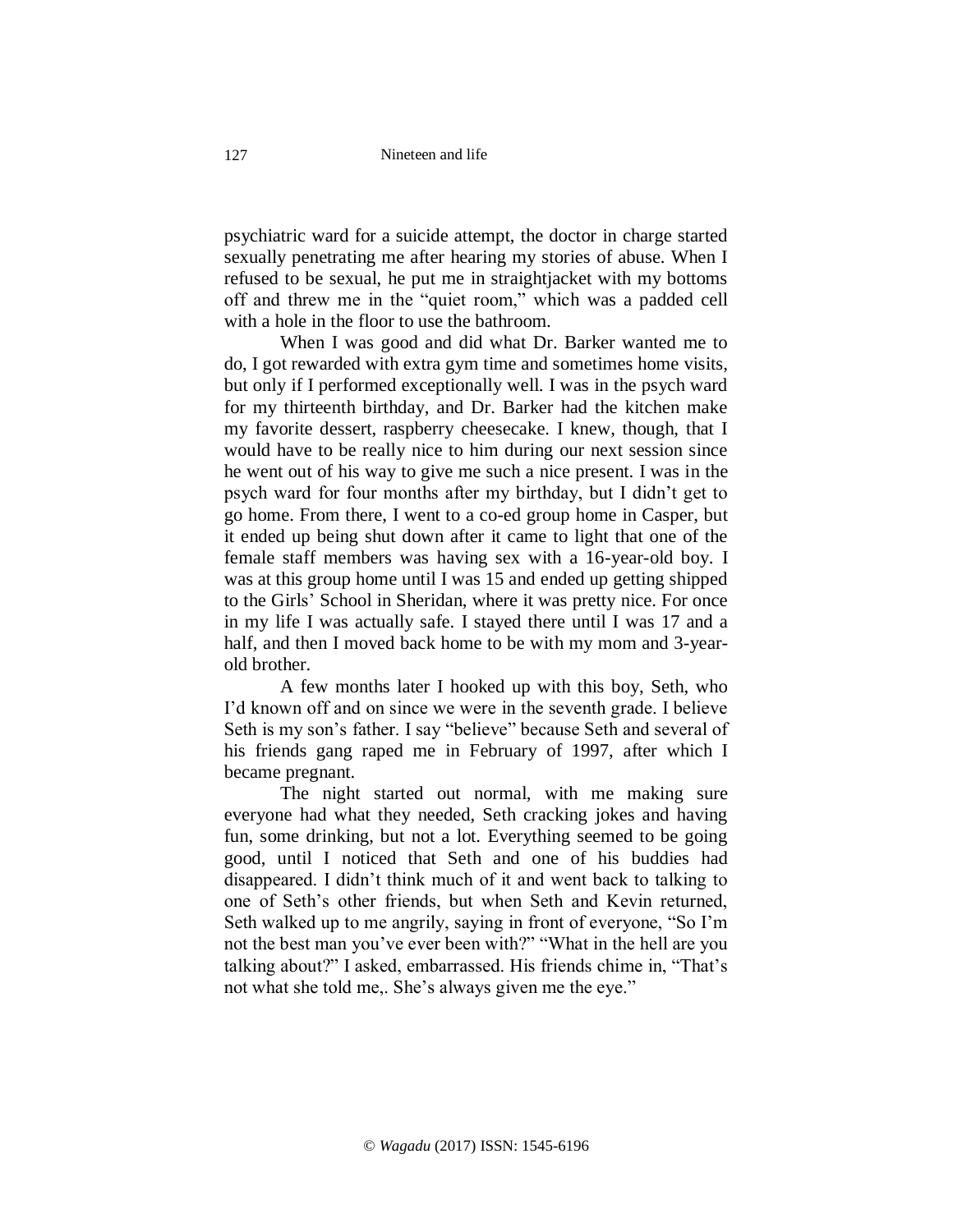The more I tried to defend myself the angrier and more irrational Seth became until he grabbed me so hard by my arm, it left bruises. He shoved me to the ground and four of his buddies were there, one to hold down both of my arms and legs. Seth stood over me and told me, "You're gonna learn tonight."

At first I struggled. I try kicking, scratching, biting, but by the time Danny got to me (he was number three) all I could do was just lay there and cry. I guess I figured that if I just stayed still it wouldn't hurt so bad. When they were through, some two or so hours later, Seth threw a blanket at me and told me to clean myself up. I couldn't even walk so I crawled to the bathroom and tried to clean myself up the best I could. Even after all this, I stayed.

Ever since I was a little girl I've received mixed messages. My Grandma and Aunty told me I could be and do anything I wanted, but my Mom never failed to remind me of what a burden I was and that she would always have to be there to take care of me. After all, how could *someone like me* be trusted to think for myself? I guess that mentality carried over into my relationships. Regardless of what anyone did to me, I must have done something to deserve it. I had to be with someone, anyone, because I was incapable of taking care of myself. So I stayed.

Three months after the rape, I didn't cook Seth's steak the right way. He punched me in the sides and stomach, then threw me out the second story window. My unborn son and I were lucky that I landed on my back in some bushes. The next day Seth was out for a "job interview." It was a little after one in the afternoon when he called and told me, "You better be gone by the time I come home." Something in his voice was off. I was a whole new kind of afraid.

I called my Mom and told her, "Seth's kicking me out, and I don't know what to do." Of course, this is just what my mom needed to justify her usual mantra of "I told you so." I moved back home, and due to my anorexia and bulimia, I gave birth to my son on July  $6<sup>th</sup>$ . He wasn't due until October 15<sup>th</sup>. I was only at five, almost six, months when I had him. He was 1 pound, 12 ounces, 13 inches long.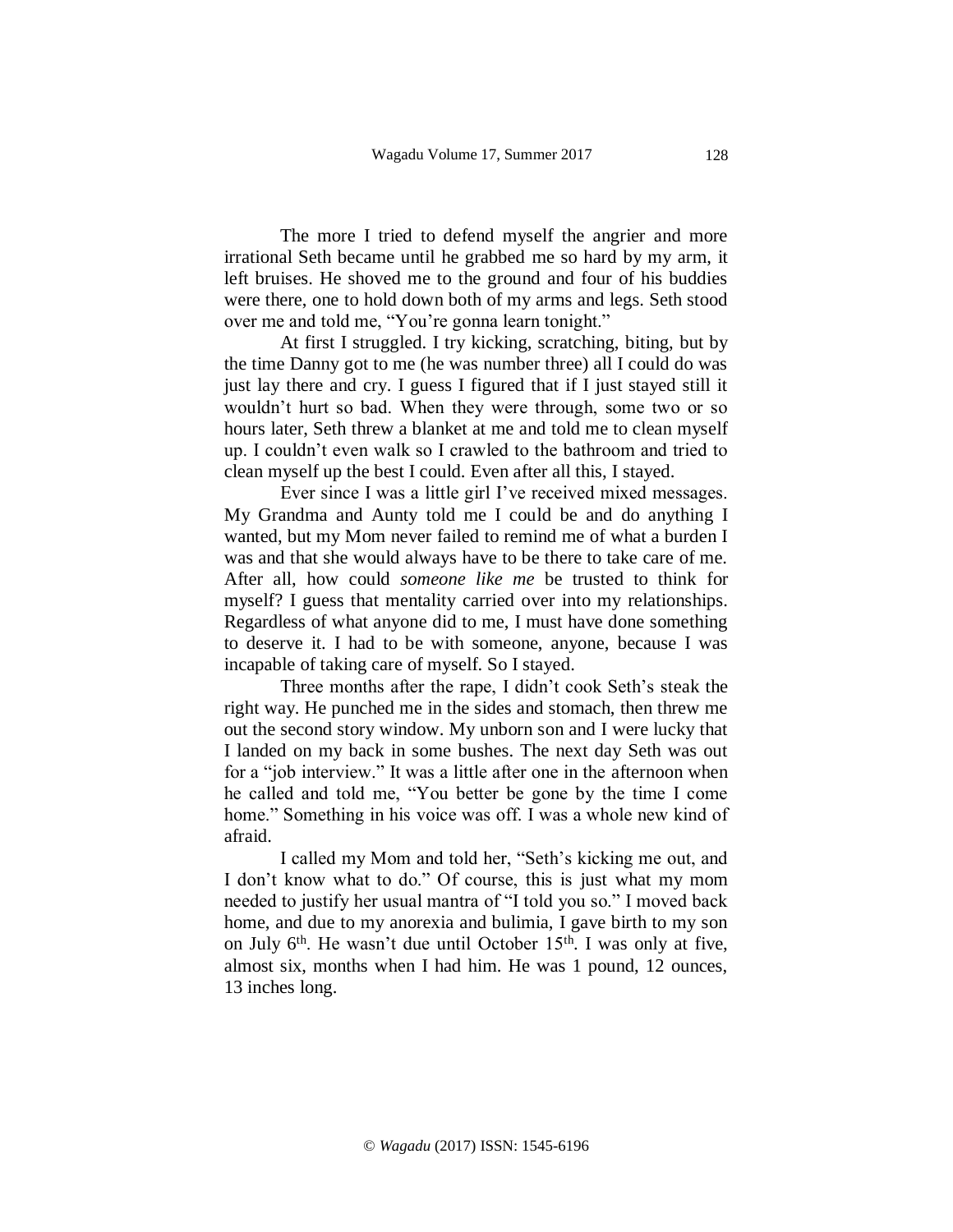I met my fiancé, John, just three weeks before he was murdered. The second week he put me in the ER by football kicking me in the jaw one night when we were both drunk. He proposed to me two days later and for some reason I said yes. Three nights later he would be murdered.

The day after I came home from the ER, my friend Scott came over. John was at work, so it was just the two of us. He could see the damage done to my jaw, and I could tell it upset him to see me this way, but he didn't say anything. Instead he suggested that I hold a housewarming party so my people and John's crew could get to know each other. I thought it was a good idea so I agreed.

Three nights later, October 10, 1997, John was already drunk when we were waiting for the guests to arrive. Scott and the man who would murder my fiancé, Mick, showed up first. Scott introduced himself and his friend to John. John's reaction was to grab me around the waist with one arm and pull me closer to his side while he shook hands with the others. Mick stepped forward with three 40s of malt liquor. This put John more at ease. After the introductions, Scott said that he was going to go score some "smokage" and that he'd be right back. This left John and I alone with a total stranger. Mick's tall, at least 6'3" to John's 5'8". He has a beard and is covered in tattoos. I slid out of John's grip and took the bottles of malt liquor to the kitchen to put in the fridge. I divided one bottle between the three of us and went back out into the living room. John and Mick seemed to be getting along. I remember them talking about the military and the government.

I was just sitting there, not really paying much attention, wondering where everyone was, when all of a sudden John raised his voice and stepped closer to Mick, trying to shove him against the wall. John's shove barely even registered on Mick's frame. Apparently he was irritated enough to push John back. John was lifted off his feet, put his arms out to his sides to tried and catch his balance, knocking the thermostat off the wall. I guess Mick said something derogatory about our government that pissed John off. I tried to calm John down as I stood between the two. After a long,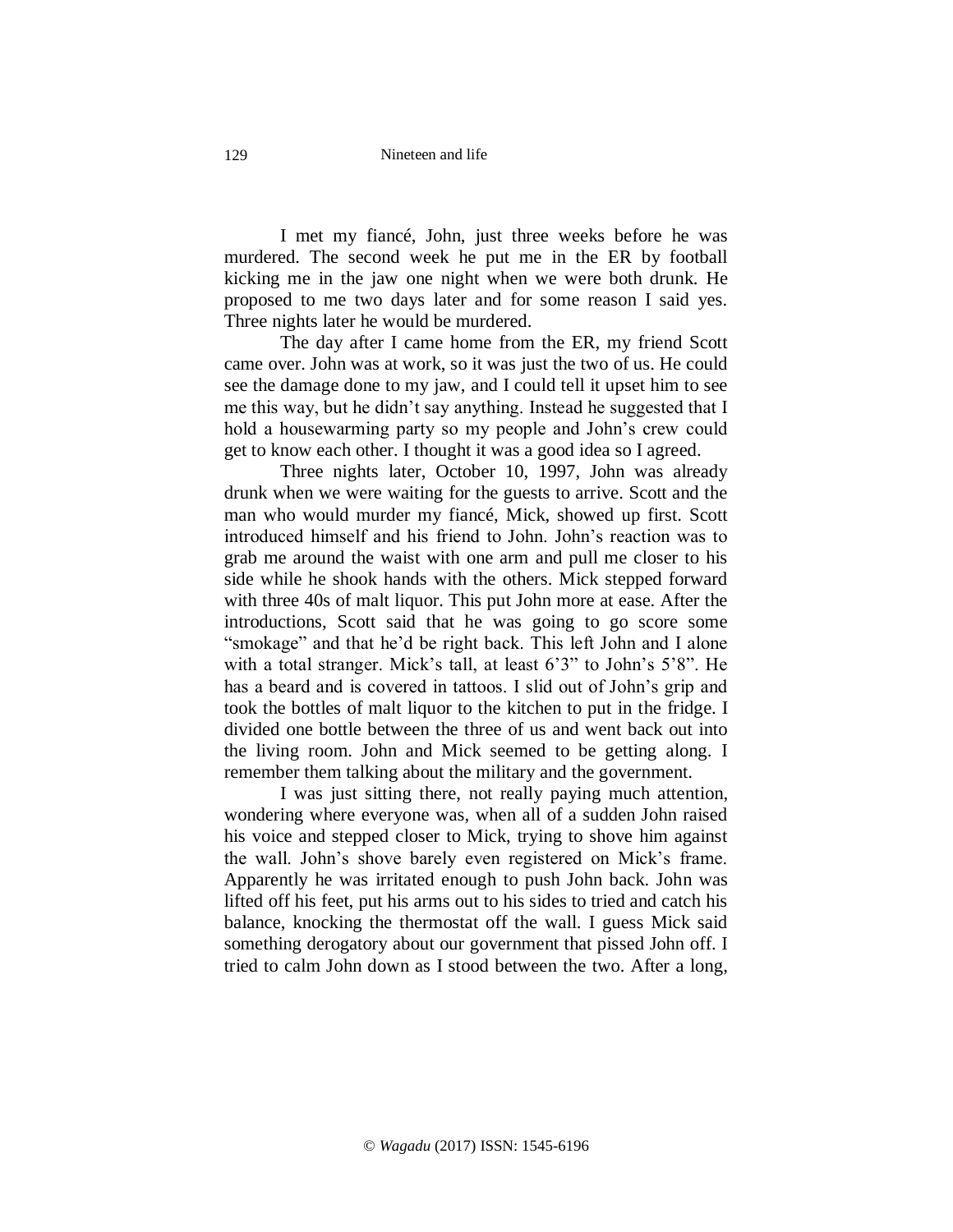tense minute, John stormed to the kitchen muttering that he needed a drink.

So there I was, alone with this complete stranger. "So, how do you know Scott?" I tried to fill the silence, but I was pretty uncomfortable. Mick didn't bother to respond and instead walked off to the kitchen. I didn't know what to do, so I just stood there trying hard to listen to what might be going on in there.

Then John came out and brushed past me, going up the stairs. I tried asking him. "What's going on?" But he either didn't hear me or ignored me because he didn't even acknowledge that I was there. I didn't know what was happening, and I was scared. A few seconds later, Mick came out of the kitchen and stood in front of me. This total stranger told me, "John asked me to help him die*."* He told me that John was worried that when my premature son came home from the hospital that he'd end up hurting us somehow and that it would just be better for everyone involved if he was out of the picture.

I stood there just staring at him. For what sick reason were these two screwing with me? I rolled my eyes and said, "Fine. Do whatever you want." With that, Mick walked past me and goes upstairs. I followed him. When we got upstairs, John had rummaged through the dirty clothes and found his favorite shirt. He came over to me and asked me if Mick had told me what he wanted.

I stood there with my arms crossed dubiously and nodded my head. He asked me if I was okay with it. I told him, "If this is what you want, then I support you." All the while I was thinking, "He's so full of shit." He hugged me in that smelly shirt he had put on, then walked into the bathroom. Mick was standing outside the door and asked me if there were any razors in there. I told him I had some under the sink that he could use, still not really buying his bullshit. I went into my bedroom and waited for them to stop this nonsense. About 20 minutes later, Mick walked into my bedroom. He had blood on his hands, shirt, and pants. Real blood. John's blood.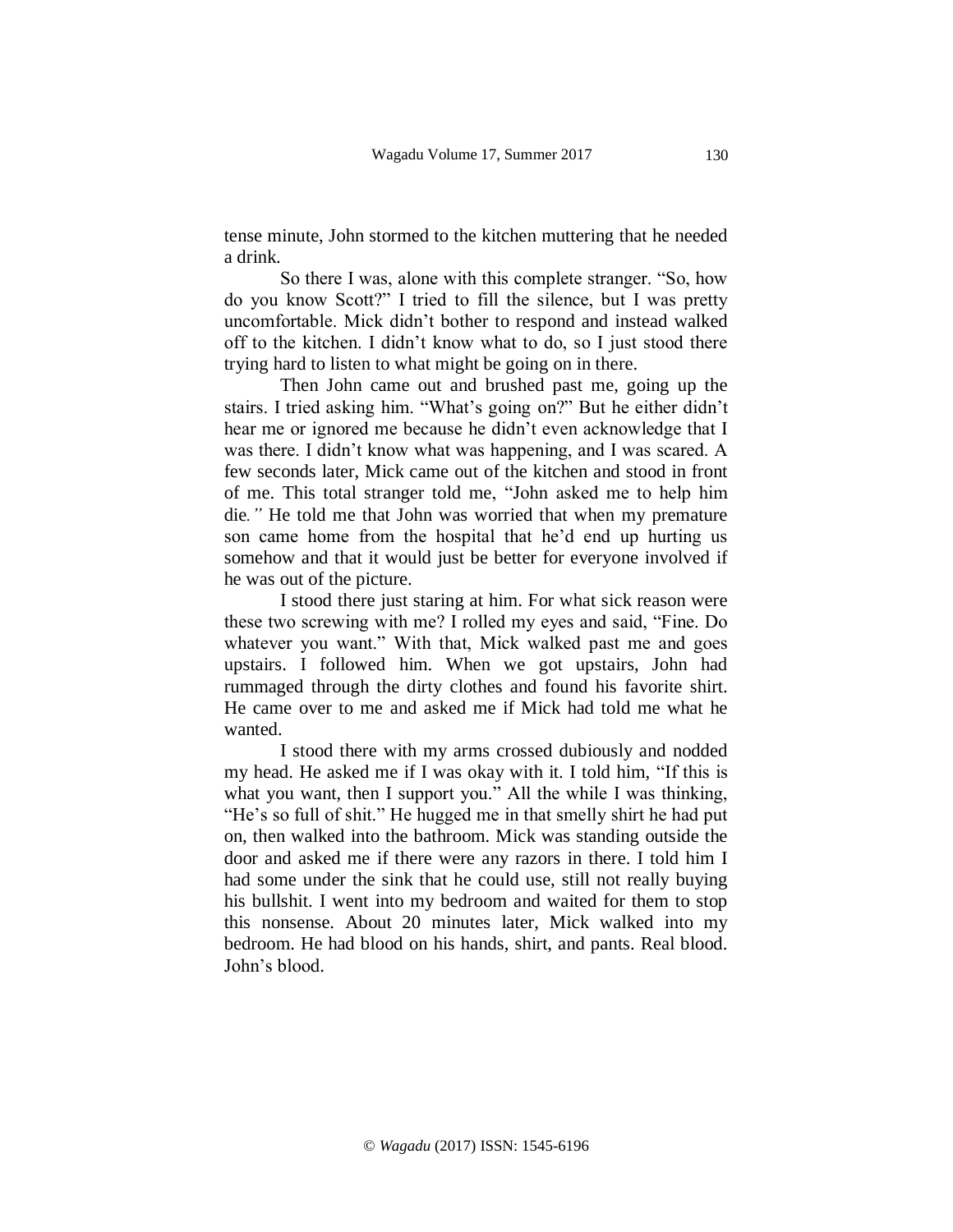I couldn't believe what I was seeing. Mick noticed the shock on my face because he snapped his fingers at me to bring me back to reality. Then he asked me if I had a knife because the razor was too flimsy. That's when I realized, "All of this is for real, and there's no way out. If this man is willing and able to voluntarily kill a stranger, then what would he do to me if I don't do what he asks? I can't let him see any resistance."

I could hear every noise coming from the bathroom as I sat huddled on my bedroom floor, wrapped in John's leather jacket. Mick was stabbing John so violently that I could feel the vibrations through the floor. John kept saying, "I changed my mind," and Mick was yelling at John to put his arms down. "I have to get out of here*,*" I thought, "I have to get help*.*" I thought I could sneak past the bathroom and down the stairs to the front door. Mick was so involved in what he was doing he probably wouldn't even notice. As I gathered my courage to pass the bathroom, I made the mistake of peeking in to see where Mick was. His back was to me, but at that moment he stabbed John in the neck. I was frozen with fear and shock. John saw me and made eye contact with me, then just turned his head towards the other side of the tub. Mick must have noticed John's eyes because he turned and told me to light him a cigarette. I couldn't think. I just acted. With shaky hands, I fumbled with my zippo to light him a cigarette.

I sat in a daze outside the bathroom with my back against the wall trying to process what I had just witnessed. I didn't know how long I'd been sitting there. It seemed like an eternity. Mick came out of the bathroom and kneeled down in front of me. He told me that John was going through his death throes and that it was basically over. He asked me if I forgave him. All I could think was, "Where's the knife?" So, I said "yes." He got up and went back into the bathroom to clean himself up in the sink, and I crawled (I couldn't trust my legs) back into the bedroom. I wrapped myself up in John's leather jacket.

Mick was still in the bathroom when someone started knocking on the front door. Mick came rushing into the bedroom with this feral look on his face. He said he didn't care who it was at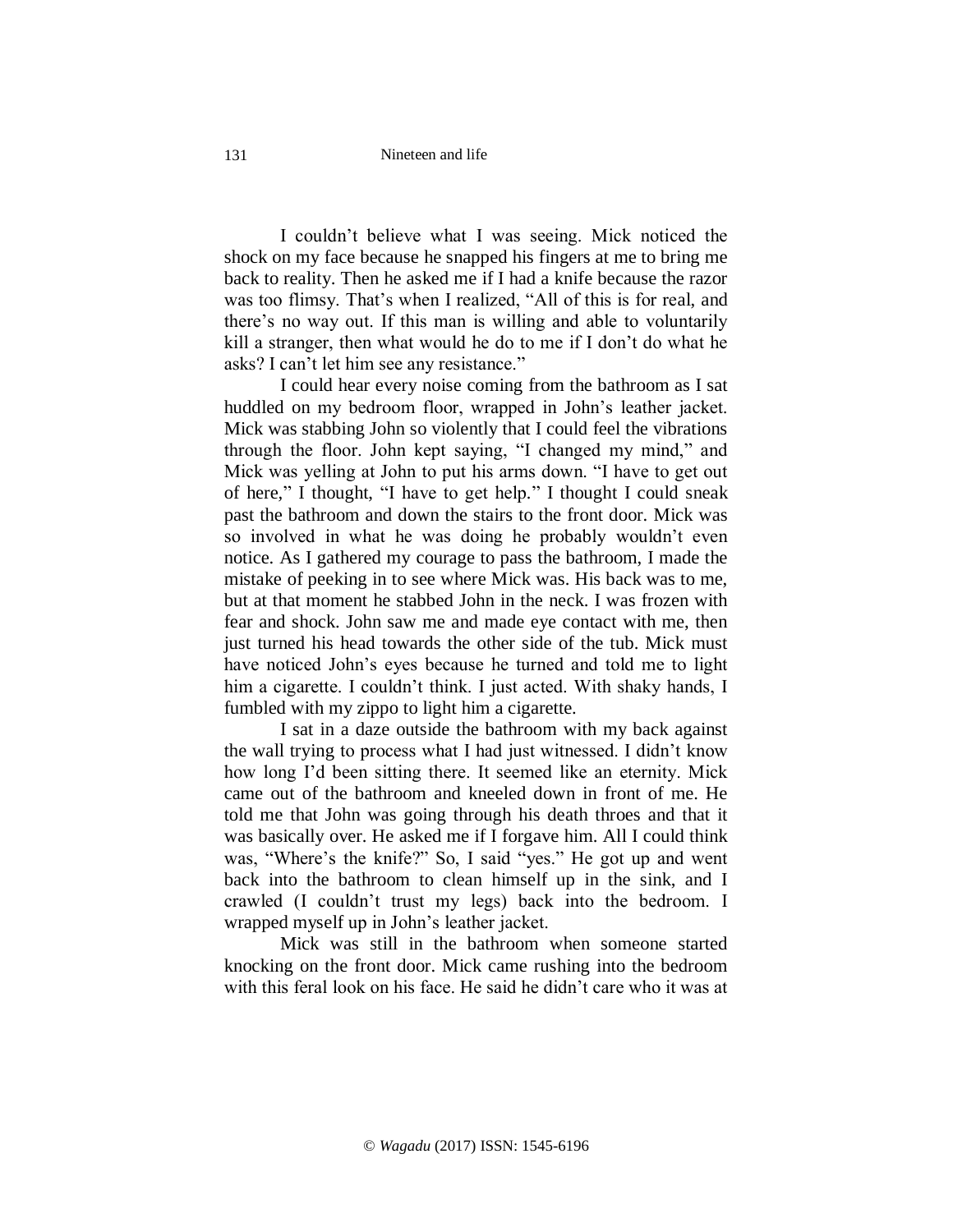the door, but that I had better get rid of them or the same thing would happen to them. My mind was racing. Somehow I had to make sure that whoever was on the other side of that door stayed there, away from danger, safe. It was my only female friend and her boyfriend. They were here for the housewarming party. As I opened the door, just a crack, the look on my friend's face went from happy-go-lucky to instant concern. She could see that something was wrong as she looked through the small opening at my puffy-eyed, tear-stained face. She tried to push the door open further, but I was able to keep her out. She kept asking, "What's wrong? Where is John? Did he hurt you again? Why won't you let me in?"

I blurted out that John had left with some of his friends and that the party was over. I told her, "I just want to be alone. Will you just please leave?" I managed to shut the door all the way, but before she gave up and left she said through the back door jamb that she'd be back later so we could talk, just the two of us. I put my back against the door and slid down into a sitting position, relieved that I saved my friend from whatever Mick had planned for her.

A few moments later in the upstairs bedroom, Mick lay on the floor with his arms covering his eyes. I sat in a corner of the room, huddled in that same leather jacket of John's, rocking myself and crying softly. I kept thinking, "Where the hell was Scott? Why isn't anyone here?" I must have dozed off because the next thing I remember was the phone ringing. It was about 7:30 in the morning, and it was my Mom calling me to ask me if John and I were ready to go visit my son at the hospital. I told her that we couldn't go because I was sick and didn't want to infect my son. She bought the lie because I sounded sick due to the fact that I'd been up all night crying. Before she hung up she said that Scott's uncle Ty had called her for directions to my new place so that he could pick Mick up for a roofing job they had that morning.

Mick still had his eyes covered, and he was breathing slow and steady like he was sleeping, but I had the feeling that he'd been watching and listening to me while I was on the phone. As I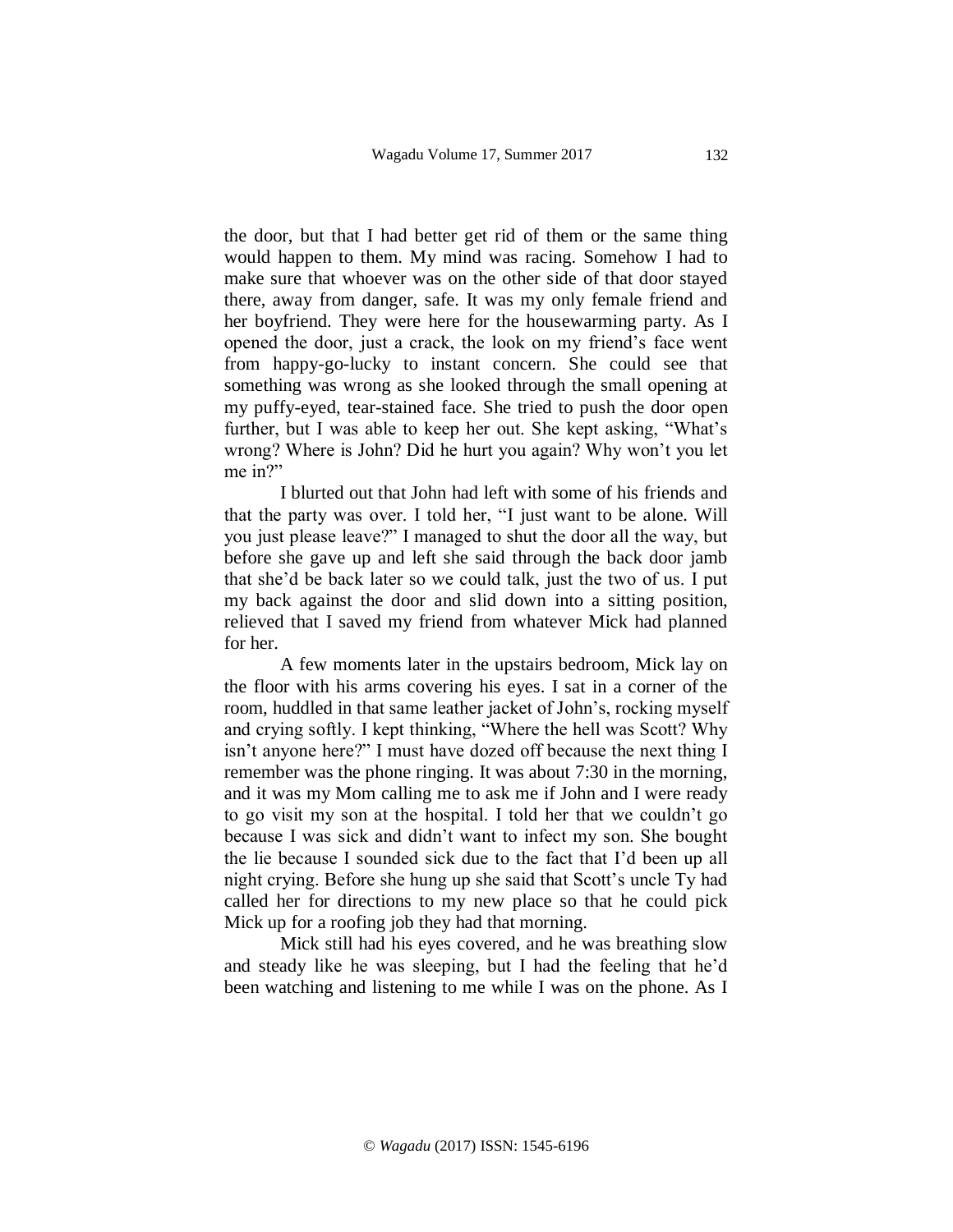scooted back to my corner he asked, in a low voice that sounded very alert, who had been on the phone. I told him that it was my Mom and that Ty was on his way over to pick him up. Mick said that was good because he could have Ty help him move John's body later that evening. I asked him where he would take John, and he told me that I didn't need to worry about that. "All you have to do is not answer the door until Ty and I get back. If anyone asks, John went out last night with some friends and hasn't come back yet*.*" He asked me if I understood. I told him that I did. He got up and went downstairs to wait for Ty, leaving me alone in the bedroom.

I didn't know why I didn't use this opportunity to at least dial 911, let it ring once and hang up. They would've called back or sent a patrol car to see what was wrong. Then I would have been safe and this nightmare would be over. But I didn't call the police. I didn't do anything except sit there waiting for Ty to show up. Around 8:15 there was a knock on the door and I got up from my corner and walked out to the top of the stairs. I was glad that the bathroom door was shut and that I couldn't see the mayhem in there. Mick looked through the blinds and saw that it was Ty. When he let Ty in I could tell he was excited. Mick was fidgety, running his fingers through his hair, shifting from one foot to the other, rubbing his hands against the thighs of his pants.

Mick told Ty that he had something important to show him in the upstairs bathroom. Ty was impatient and told Mick that he didn't have time for this. They were already late for the job they had to do. But Mick was persistent and told Ty as he was walking up the stairs that there was a dead body up there, and he needed Ty's help moving the body. By now I had backed my way into my bedroom, and I was looking out the cracked bedroom door. Mick went into the bathroom first and reluctantly Ty followed. A few seconds later, Ty backed out of the bathroom, white as a sheet. He turned his head in my direction, and I cracked the bedroom door open just enough to stick my head out and mouth to him*,* "Help me*.*" He told me not to worry and then took his sleeve and wiped his fingerprints off the bathroom doorknob. Mick came out, and I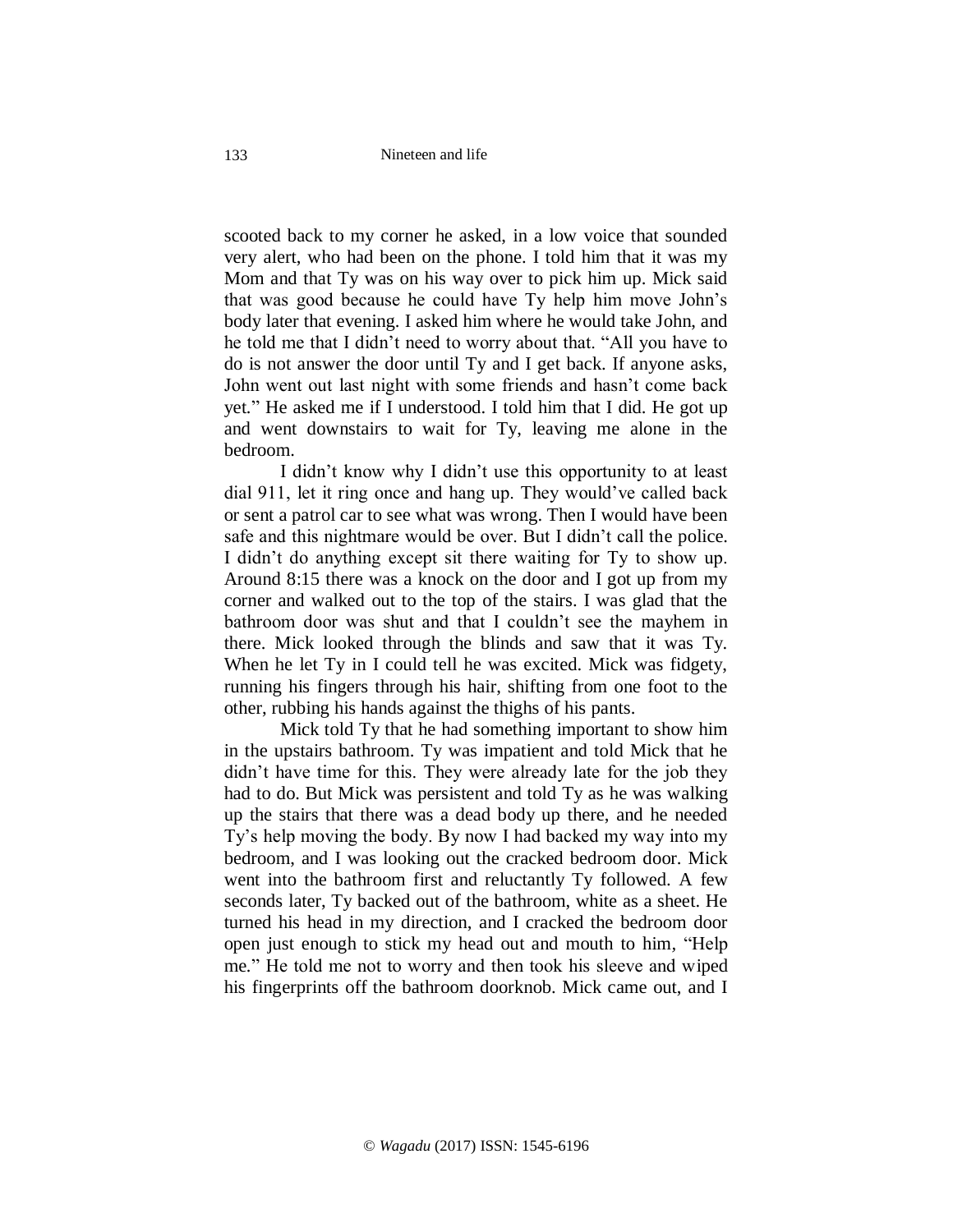slinked back into my bedroom, but the door was still cracked. Mick told me that he and Ty would be back later that night to take care of everything. He reminded me not to answer the door unless it was him or Ty, and that if anyone called to ask about John, to tell them that he had gone off with friends last night and hadn't come home yet. I dutifully nodded my head and watched Mick and Ty go down the stairs and out the front door. It took me a few minutes to get the courage to go downstairs to see if the front door was locked, but I did and it was.

I went back upstairs into my bedroom and locked the bedroom door behind me. I laid down in John's sleeping bag with his leather jacket as a pillow. I don't know how long I laid there before the phone started ringing. When I answered, it was John's boss asking where he was. I stuck to what Mick had told me to say and told him that I was worried that he hadn't come back yet. He told me, "Don't worry, John's probably sleeping it off," and "he'll be home soon."

As I hung up the phone, I wondered to myself why I didn't just tell the truth and that made me start crying again. I argued with myself over and over again to call the police and if not the police, then someone, anyone, and ask for help.

It was probably 45 minutes or an hour after Ty and Mick left when there was a heavy knocking at the front door. I tried looking out my bedroom window, but I couldn't see over the small balcony so as slowly and quietly as I could, I went down the stairs to peek out the blinds of the living room window to see who it was.

It was the police.

All at once I felt anxious and relieved. It took me a good while to gain the courage to open the front door, but when I finally did I was instantly consumed with fear and doubt. There were two male police officers. The dark-haired one said that they had a report of someone seriously injured on the premises and could they please come in and have a look around?

For some reason my response was to tell them that I was on Section 8 and couldn't have anyone living with me. The darkhaired cop said that they still needed to check the premises. I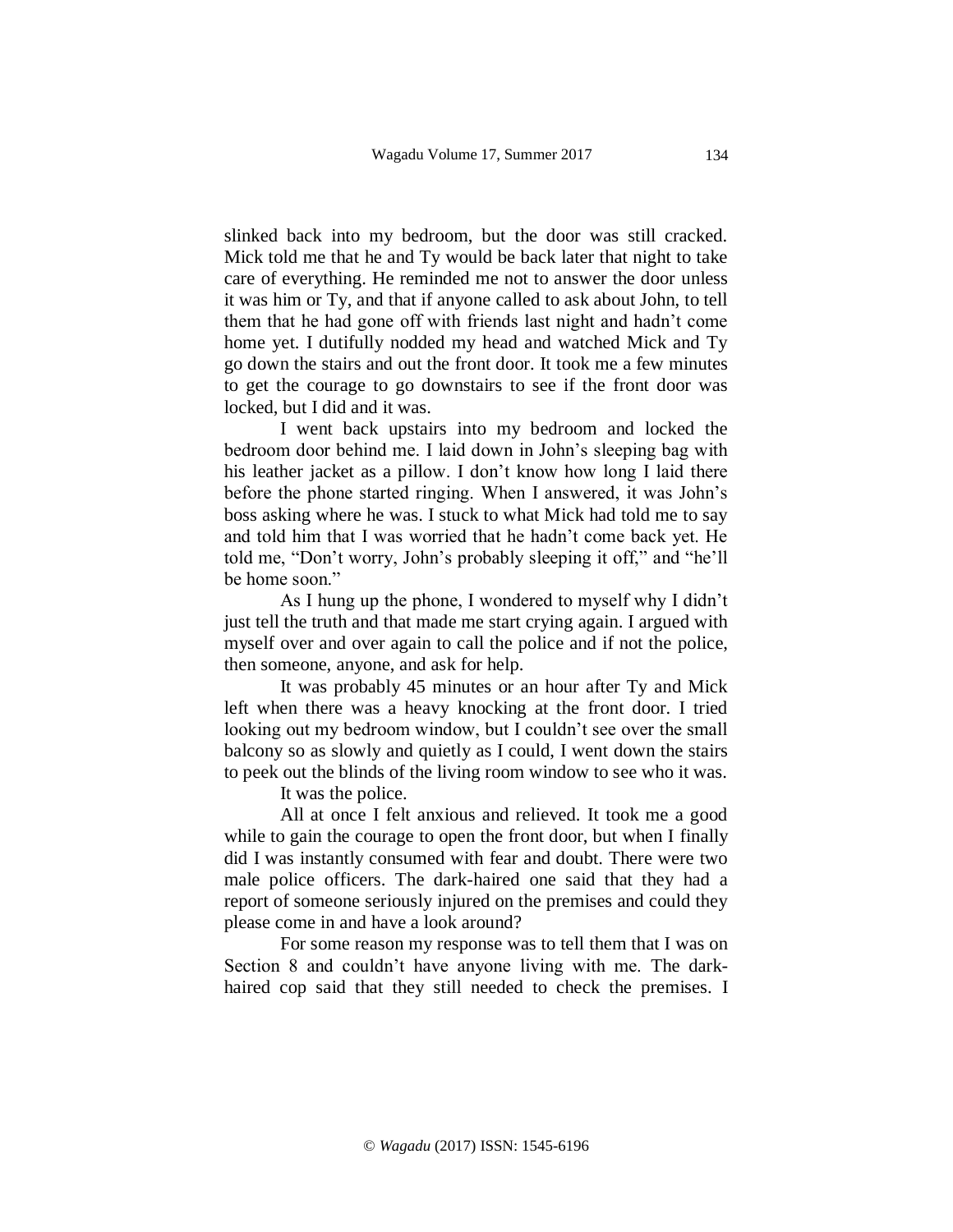opened the door wider and stood with my back against the wall. The officers stepped through the doorway, into the living room, and just kind of looked around. I lowered my head and said, "He's upstairs*.*"

The dark-haired cop went up the stairs to look around while the blonde cop stayed downstairs with me. Leaving the front door open, I walked over to the dining room area and the blonde cop followed me, looking around. Then out of nowhere the dark-haired cop started yelling from upstairs, "Sure as shit! Sure as shit! He's up here!"

Up until that point I had been holding it together, but as I heard those words it was like the flood gates opened, and I started crying, deep racking sobs. I didn't know how I did it, through all the blurry tears, but I managed to get to the phone in the kitchen and dial my Mom.

As soon as she picked up on her end, I blurted out, "John is dead and the police are here."

"What?"

"John is dead and the police is here."

In a very still and calm voice, she asked for me to hand the phone to the officer.

I did as she asked then went to a corner of my dining room where some of my son's items were. I grabbed his yellow baby blanket and sat in the corner sobbing into it.

Reality became a blur.

I knew several cops were walking in and out of my apartment doing whatever they needed to do. I knew they must have been talking with me and asking me questions, but I don't remember any of it. Finally though, a male detective stood in front of me. I was still a mess, still crying uncontrollably into my son's baby blanket. He knelt down and said in a very kind voice that he needed to take me to the station to get my statement. I looked up at him with swollen eyes and asked him if I could say goodbye. He told me that he couldn't let me see the body. He held out his hand and helped me stand. He put one hand on the small of my back and with the other held my left hand, guiding me to the front door. I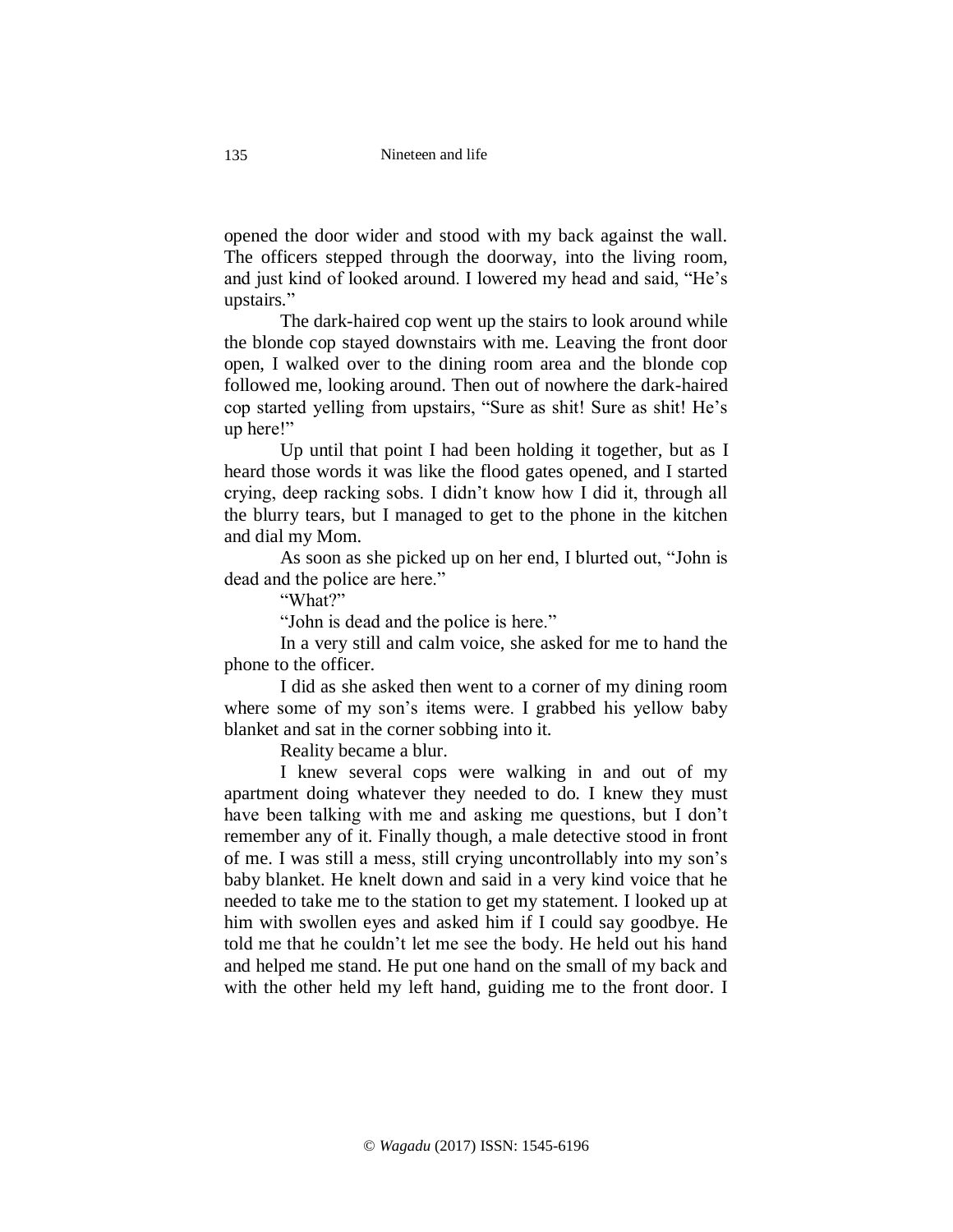walked in a haze all the way to his car. He opened the passenger door, gently guided me to the seat, and softly shut the door, coming around the front of the car to get in. He asked if I minded if he smoked. I said, "Sure*,*" and asked if I could have one, too. My hands were shaky so he lit my cigarette. He started the car and drove me to the station. All the way there all I did was smoke and whimper, not speaking at all.

I guess I was feeling sort of numb and relieved at the same time. When we got to the station, he walked me in the same way that he walked me out of my apartment. We entered a hallway and at the end of it was a large room with Ty sitting in a chair facing the open door. Ty looked up as he heard us coming and looked very sad. He said through the door, "Sorry*.*"

I don't know what he was sorry for; he helped me just like I asked him. I told him, "Thank you," as I passed his door. The detective took me to a small room with a table and two chairs in it to talk.

He asked me questions about the night, and I answered as best I could. He didn't make me feel threatened or defensive. I honestly thought he was trying to understand the crazy events of that night. The only thing I thought was odd was when he asked if I cared if he recorded our conversation. I told him, "I don't mind, I have nothing to hide."

After a couple hours he stopped the conversation and told me he had to go take care of something. After he left the room I got down on my knees and actually prayed, out loud, for God to help me and guide me through this situation.

About 15 or 20 minutes later another office came into the room. She Mirandized me and told me that I was being arrested on charges of being an accessory to first-degree murder. I stared at her for a long time before her words sunk in. All I could do was shake my head in disbelief.